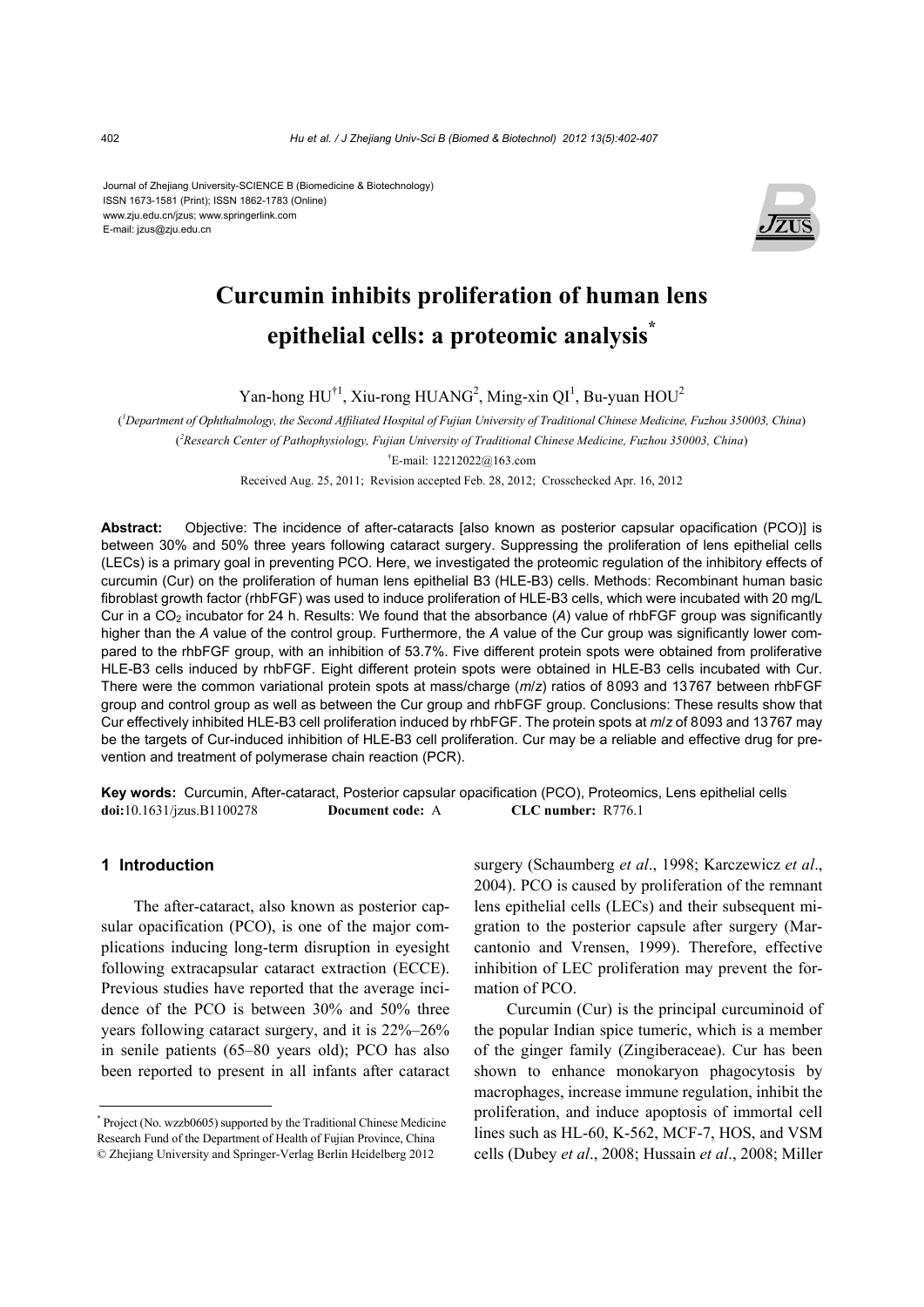*et al*., 2008; Lee *et al*., 2009; Chen *et al*., 2010a; 2010b; Giommarelli *et al*., 2010; Watson *et al*., 2010). In our previous studies, we found that Cur effectively inhibited LEC proliferation, and that Cur increased the concentrations of intracellular  $Ca^{2+}$  and cyclic adenosine monophosphate and decreased the concentration of cyclic guanosine monophosphate in LECs (Hu *et al*., 2006a; 2006b). To further study the underpinnings of Cur-induced inhibition of the proliferation of human lens epithelial B3 (HLE-B3) cells, we used surface-enhanced laser desorption ionization time of flight mass spectrometry (SELDI-TOF-MS) technology, which allowed us to analyze the protein expression spectrum of HLE-B3 cells to identify possible targets of Cur inhibition.

## **2 Materials and methods**

## **2.1 HLE-B3 culture**

Frozen HLE-B3 cultures were thawed in a water bath at 37 °C. Cells were then diluted 10-fold with Dulbecco's modified Eagle's medium (DMEM), and centrifuged at 1000 r/min at 4 °C for 5 min. The supernatant discarded, and the cells washed three times. The cells were seeded into a 75-ml culture flask at  $1\times10^{6}-2\times10^{6}$  cells/ml, and incubated at 37 °C with 5% CO<sub>2</sub>.

## **2.2 Detection of HLE-B3 activity by methyl thiazolyl tetrazolium (MTT)**

HLE-B3 suspensions  $(5\times10^{5} \text{ cells/ml})$  were incubated for 24 h in 96-well tissue culture plates (100 µl per well) with DMEM supplemented with 2.5% newborn calf sera (NCS) to synchronize cell cycles. Three experiment groups included: (1) the recombinant human basic fibroblast growth factor (rhbFGF) group (cells with 10 ng/ml rhbFGF), (2) the Cur group (cells with 10 ng/ml rhbFGF and 20 mg/L Cur), and (3) the control group (cells in DMEM only). After 24 h in culture followed by removal of the supernatant, experimental Groups 1 and 2 were washed with phosphate buffered solution (PBS) containing 100 µl MTT (final concentration of 0.5 mg/ml), incubated in the dark at 37  $\degree$ C for 4 h, and treated with 100 µl dimethyl sulfoxide (DMSO) per well with gentle shaking. Absorbance (*A*) values were measured using a microplate reader at 490 nm wavelength. Rates of cell proliferation suppression in the Cur group were determined by the formula:  $SR=(A_r-A_c)/A_r \times 100\%$ , where SR is suppression rate,  $A_r$  is the average absorbance value of rhbFGF group, and  $A_c$  is the average absorbance value of Cur group.

## **2.3 SELDI-TOF-MS protein chip array profiling to detect the variation in HLE-B3 proteins**

We digested and collected HLE-B3 in DMEM into a cell suspension. HLE-B3 cells were then seeded into a 75-ml culture flask at  $1 \times 10^6 - 2 \times 10^6$  cells/ml. After 24 h, rhbFGF was added to the rhbFGF and Cur groups to obtain a final concentration of 10 ng/ml, and Cur was added in the Cur group to obtain the final concentration of 20 ng/ml. An equal volume of DMEM was added to the control group. After 24 h of incubation, the culture medium was discarded. The cultures were washed three times with PBS. Another 1 ml PBS was added to suspend cells, and the suspension was centrifuged at 1500 r/min for 5 min. The supernatants were then discarded, and 1 ml of PBS was added to re-suspend cells. Cell suspension of 107 cells/ml was then absorbed into 1.5 ml EP tubes, and centrifuged at 1500 r/m for 5 min. Supernatant was discarded, and 200 µl of cell lysates [8 mol/L urea, 4% 3-[(3-cholamidopropyl)-dimethylammonio]-1-propane sulfonate (CHAPS), 40 mmol/L Tris-HCl] were then added to the suspensions. After agitation in ice for 30 min, the samples were mixed, and centrifuged at 16000 r/min for 30 min, and then the supernatants were discarded. Cell protein concentrations were measured by a biophotometer (Eppendorf® BioPhotometer 6131).

A CM10 protein chip was used to bind to proteins in the cell lysates, and six different sample points from each group were dotted in the chip. Protein chip binding was applied with the normalposition spotting methods specified in the product directions. Each chip sample point was applied three times using 3 µl of integrated buffer (50 mmol/L sodium acetate, pH 4.0) for 5 min. The protein samples were diluted to 1.8 mg/ml and then 5 µl of protein samples were added to each spot and incubated for 1 h at room temperature. A total of 3 µl of high performance liquid chromatography (HPLC) water was then added to each spot, discarded rapidly, and repeated twice. All procedures were performed in a constant humidity chamber. The chip was dried in air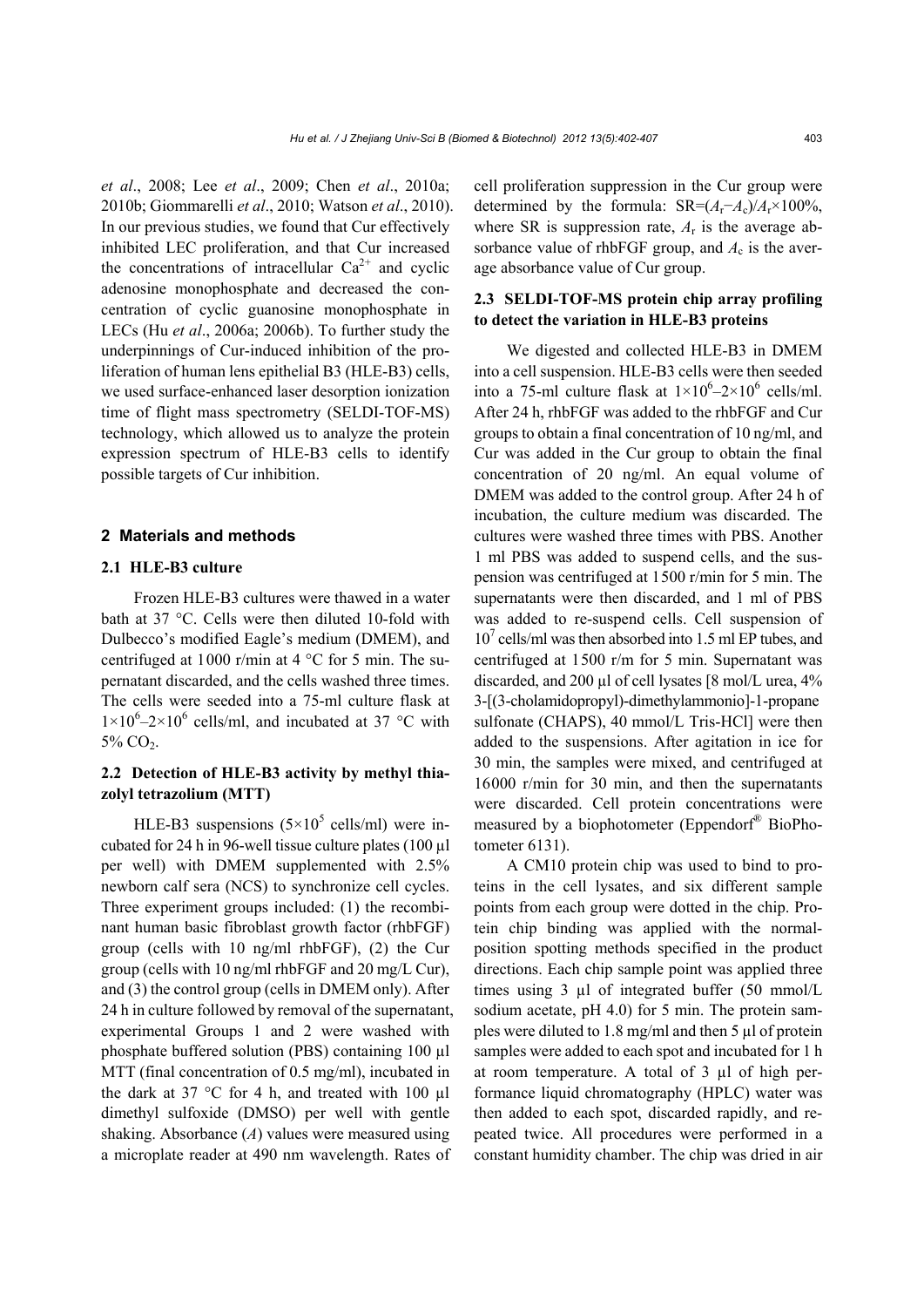for 20 min and each spot received 1 µl of sinapic acid (SPA) solution, which was produced by combining methyl cyanide solution with 1% trifluoroacetic acid (TFA) and diluting it to  $2 \times$  volume with HPLC water. The molecular weight calibration error of the SELDI mass spectrometry system is less than 0.1% by using the standard molecular weight protein chip. CM10 chip bind protein was detected by the mass spectrum reader. All the sample points were applied with the following uniform parameters: laser intensity 185, detection sensitivity 7, the upper limit of detection mass/charge (*m*/*z*) 100000, the optimized scope of acquisition data *m*/*z* 2000–20000, the signal collection position 20–80, and each sample calculated mean 144 collected points. Data were displayed in XLM (extensible markup language) format by ProteinChip software 3.2.

#### **2.4 Statistical analysis**

MTT data were presented as mean±standard deviation (SD). To fit data to a normal distribution, the multiple groups were analyzed by analysis of variance (ANOVA) and by Dunnett's test for pairwise comparisons. Statistical analyses were performed by SPSS Version 12.0. Statistical significance was defined as *P*<0.05.

The SELDI-TOF-MS data were analyzed by ZUCI-Protein Chip Data Analysis System software. The undecimated discrete wavelet transform was applied to discard any noise and abate the baseline of original data in each sample. Spikes under 2000 Da were filtered. The spike in each sample was found by local extremum value methods, and spikes with a signal-to-noise ratio less than 4 were filtrated. The numbers of spikes from each of the samples as well as the *m*/*z* values themselves differed. The spikes with ≤0.3% *m*/*z* differences in each sample were clustered into one group. After clustering, the spikes in the sample <10% were discarded. Subsequently, the intensities of the spikes in each of the samples were uniformly applied. The characteristic vector was selected by applying filtration-bind, model-dependent screening methods. If experimental data did not fit the normal distribution, the Kruskal-Wallis test was used to test the peak of the *m*/*z* ratio. The Nemenyi test was used to analyze within-group samples of protein peaks with specific *m*/*z* ratios in the control group, rhbFGF group, and Cur group.

## **3 Results**

#### **3.1 Effect of Cur on absorbance value of HLE-B3**

MTT analysis showed that the absorbance of HLE-B3 in the rhbFGF group  $(0.5990\pm0.0531)$  was significantly higher than that of the control group (0.4091±0.0422) (*P*<0.01, *n*=8), indicating that the proliferation of HLE-B3 cells in the rhbFGF group had markedly increased. The absorbance of HLE-B3 cells in the Cur group  $(0.2773\pm0.0268)$  was significantly lower than that of the rhbFGF group (*P*<0.01, *n*=8), demonstrating that Cur had effectively inhibited rhbFGF-induced HLE-B3 proliferation. The inhibition rate was 53.70%.

## **3.2 Effect of rhbFGF on proteome of HLE-B3**

There were 235 different protein spots of HLE-B3 bound to the CM10 chip from HLE-B3 cells incubated with rhbFGF. A total of five peak protein spots showed significant differences between rhbFGF and control groups  $(P<0.05)$ . The peak values were up-regulated in two of the five protein spots at *m*/*z* ratios of 8093 and 9516, which showed a 1.53- and 1.33-fold increase compared with the control group, respectively. The peak values were down-regulated in three of the five protein spots at *m*/*z* ratios of 5361, 9666, and 13767 (Table 1).

**Table 1 Comparison of five protein mass peaks between the rhbFGF and control groups** 

| Protein          | Mean peak value <sup>*</sup> |                         | $- P (x 10^{-4})$ |
|------------------|------------------------------|-------------------------|-------------------|
| mass peak<br>m/z | Control group                | rhbFGF group            |                   |
| 5361             | 1124.06±57.59                | 837.87±60.77            | 0.078799          |
| 8093             | 443.59±20.71                 | 677.46±100.97 7.207700  |                   |
| 9516             | $991.63 \pm 116.38$          | 1320.91±175.64 0.630471 |                   |
| 9666             | $526.81\pm44.58$             | $267.38 \pm 39.65$      | 0.008885          |
| 13767            | $4060.17 \pm 882.82$         | 1940.63±485.25 4.291229 |                   |

\* Values are expressed as mean±SD (*n*=6)

## **3.3 Effect of Cur on proteome of rhbFGFinduced HLE-B3 proliferation**

There were 222 different protein spots of HLE-B3 bound to the CM10 chip from rhbFGFinduced HLE-B3 cells incubated with Cur. Of these, eight peak values of protein spots showed significant differences between the rhbFGF and Cur groups (*P*<0.05). Compared with the rhbFGF group, peak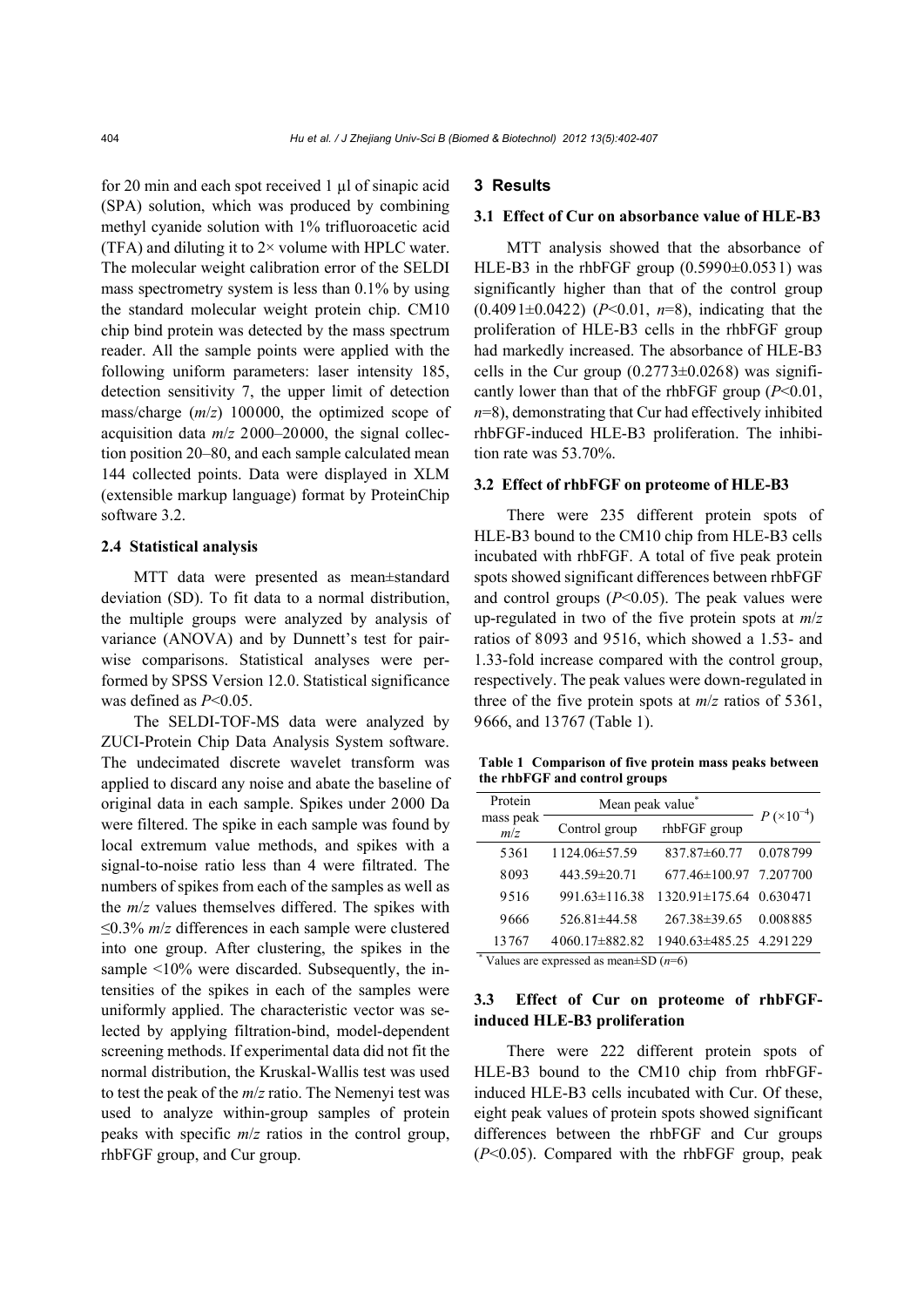values in the Cur group were down-regulated in four of the eight protein spots at *m*/*z* of 4582, 7272, 8093, and 14263. Peak values in the Cur group were up-regulated in the other four spots at *m*/*z* ratios of 2996, 8189, 13767, and 13994, compared with the rhbFGF group, which showed 5.79, 1.51, 2.40, and 1.33 times the normal proliferation, respectively (Table 2).

**Table 2 Comparison of eight protein mass peaks between the Cur and rhbFGF groups** 

| Protein          | Mean peak value <sup>®</sup> |                    | $-P (10^{-6})$ |
|------------------|------------------------------|--------------------|----------------|
| mass peak<br>m/z | rhbFGF group                 | Cur group          |                |
| 2996             | 198.77±67.74                 | 1151.79±88.19      | 0.0013         |
| 4582             | 1286.72±41.65                | 722.28±19.65       | 0.0000         |
| 7272             | $2168.05 \pm 255.16$         | 1151.95±104.77     | 4.0396         |
| 8093             | 677.46±100.97                | 246.32±34.57       | 2.4766         |
| 8189             | 2517.72±201.41               | 3799.11±159.71     | 0.2479         |
| 13767            | 1940.63±485.25               | 4655.30±670.53     | 4.0396         |
| 13994            | 900.66±290.42                | 2420.45 ± 332.52   | 7.4061         |
| 14263            | $619.65 \pm 27.40$           | $405.43 \pm 15.93$ | 0.0135         |

\* Values are expressed as mean±SD (*n*=6)

There were the common variational protein spots at *m*/*z* of 8093 and 13767 between the rhbFGF and control groups as well as the Cur and rhbFGF groups. In the protein spot at *m*/*z* 8093, the peak value in the rhbFGF group was up-regulated compared with the control group. The same protein spot in the Cur group, however, was down-regulated in relation to the rhbFGF group. In the protein spot at *m*/*z* of 13767, the peak value in the rhbFGF group was down-regulated relative to the control group, whereas the peak value in Cur group was up-regulated compared with the rhbFGF group.

## **4 Discussion**

Proteome, a term coined by Wilkins in 1994, is a blend of the terms protein and genome (Wasinger *et al*., 1995), and refers to the entire complement of proteins, including the modifications made to a particular set of proteins produced by an organism or system. In our study, proteomics referred to our analysis of cellular proteins by mass SELDI-TOF-MS technology, a novel proteome research method, which includes the separation and purification of proteins as well as mass spectrometric detection. Based on the different modified characteristics of a protein chip, the different protein was selectively acquired in the sample, which greatly reduced the complexity of proteins in the sample while retaining the simultaneous analysis of various samples and proteins. Using this method, we could detect proteins at an order of magnitude of fmol  $(10^{-15} \text{ mol})$  levels, allowing thousands of proteins to be analyzed from each sample, making it a powerful tool to analyze the cell proteome.

Based on previous studies (Ge *et al*., 2006; Hu *et al*., 2010), we applied CM10 protein chips to bind to proteins in the specimen. We found two important protein spots at *m*/*z* of 8093 and 13767. In HLE-B3 proliferation induced by rhbFGF, the protein spot at *m*/*z* of 8093 showed up-regulation expression, whereas expression was down-regulated after Cur inhibited HLE-B3 proliferation. However, in cultures of HLE-B3 proliferation induced by rhbFGF, the protein spot at *m*/*z* of 13767 showed down-regulation of expression, whereas the expression was up-regulated after Cur inhibited HLE-B3 proliferation. This indicated that when Cur inhibited HLE-B3 cell proliferation induced by rhbFGF, HLE-B3 cells expressed a distinct protein, which may be the critical target of Cur inhibition.

Further identifying these proteins and their functions will help us further understand the pathogenesis of PCO, determine novel therapy targets, as well as develop effective targeted agents. From the *m*/*z* provided by our mass spectrum and the isoelectric point provided by the chip, we were able to retrieve the matching protein information from the Swiss-Prot database, which identified eight matching proteins in the protein spot at *m*/*z* of 8093: chemotatic factor A17, chemotatic factor A22, enteroglucagon, interleukin-8 (IL-8), 60S ribosomal protein, protein FAM24B, nicotinamide adenine dinucleotide (NADH) dehydrogenase 1α subunit, and neutrophil active peptide 2. In addition, we found ten types of matching proteins in the protein spot at *m*/*z* of 14767 retrieved from the Swiss-Prot database: histone H2A, histone H2B, glycosylated protein, meta tetraiodothyronine protein, atypical protein C5orf23, atypical protein CXorf52, cartilage regulin-1, V-I domain IG H-chain SIE, eosinophil granule major basic protein, and T cell leukocythemia virus I type binding protein. These proteins may play a critical role in the Cur-induced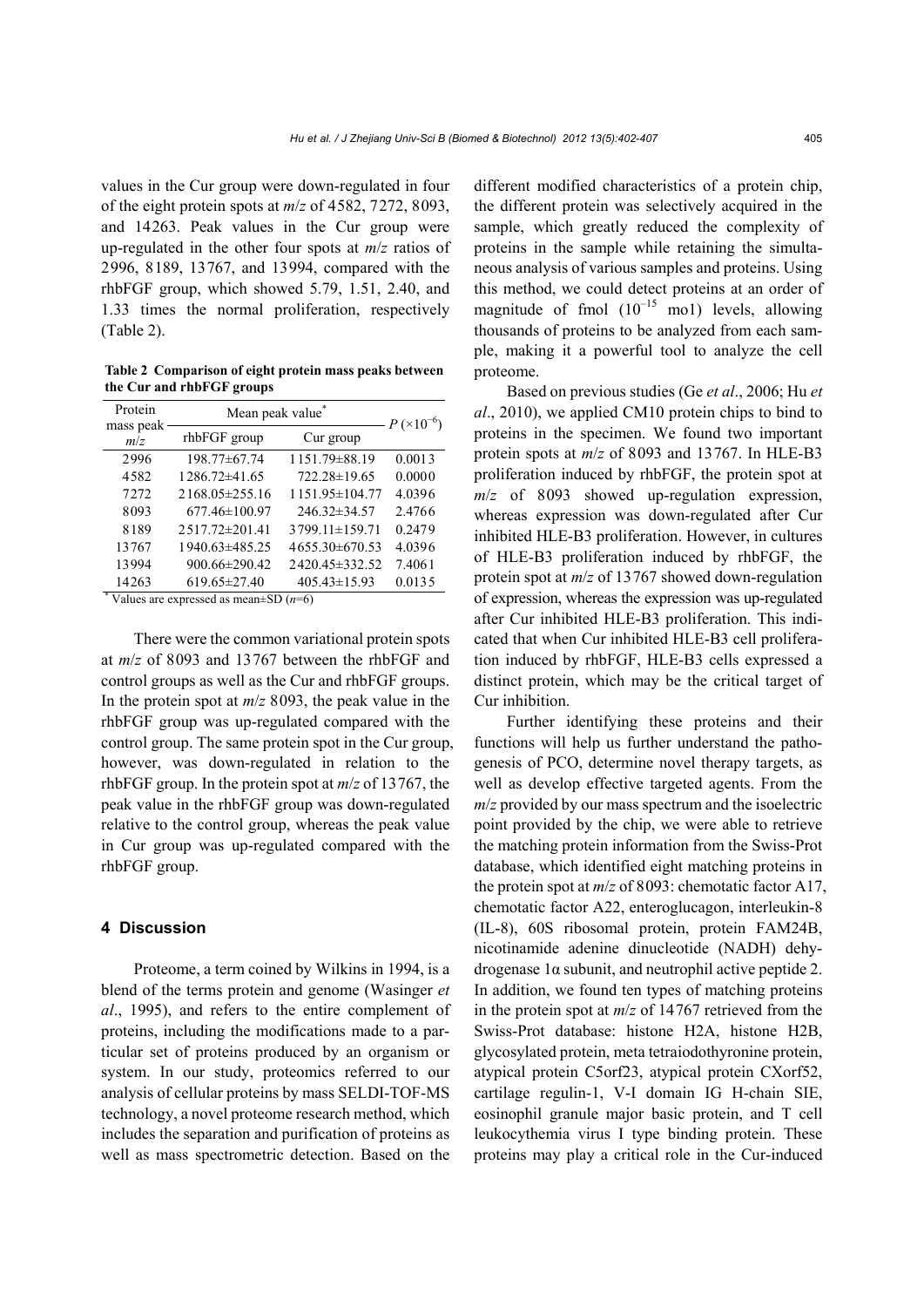inhibition of HLE-B3 proliferation induced by rhbFGF, and have the potential to be therapy targets for the treatment of PCO.

We classified these proteins by five different functions: (1) mediators of inflammatory protein such as chemotatic factor A17, chemotatic factor A22, IL-8, enteroglucagon, neutrophil active peptide 2; (2) proteins related to cell energy metabolism (NADH dehydrogenase  $1\alpha$  subunit); (3) proteins related to cell synthetic protein (60S ribosomal protein); (4) proteins related to DNA synthesis (histone H2A, histone H2B, etc.); (5) other proteins, the functions of which have not been identified.

The failure of the blood-aqueous humor barrier after cataract surgery, the release of inflammatory mediators, as well as complement activation all play roles in the formation of PCO. Nishi *et al*. (1999) studied in vitro cultures using LEC anterior lens capsules during cataract surgery, and found that LECs could synthesize transforming growth factor α, transforming growth factor β, as well as IL-8 mRNA, all of which play critical roles in LEC proliferation after cataract surgery, and induce the inflammatory reactions that produce the PCO. Our results confirmed that Cur was able to reduce the expression of mediators of inflammation such as HLE-B3 cellular chemotatic factor, IL-8, and neutrophil active peptide 2, and that the reduction of these inflammatory mediators may play a key role in Cur-induced inhibition of HLE-B3 proliferation that prevents PCO.

NADH-CoQ reducase, also called NADH dehydrogenase or Complex I, is an enzyme in the mitochondrial respiratory chain that catalyzes the transfer of two electrons from NADH to coenzyme Q. In our study, we found that Cur was able to reduce the activity of NADH dehydrogenase in HLE-B3 cells, which may induce HLE-B3 mitochondria dysfunction, thereby affecting cell proliferation and metabolism. Our findings point to NADH dehydrogenase as the specific target of HLE-B3 proliferation inhibited by Cur.

A quantity of repeated sequences in the genomes encoding histones also point to a mechanism of action for PCO formation. As DNA is copied, histone duplication increases. Moreover, after DNA synthesis of a small section, histones bind rapidly, which means a large quantity of histones were synthesized in a short time. Therefore, genomes involved in histone production were also involved in Cur-induced proliferation inhibition. Sidjanin *et al*. (1996) found that the ultraviolet irradiation inhibited LEC cell cycle processing, which correlated with a reduction of histone transcript accumulation. Our study showed that Cur was able to up-regulate expressions of histones H2A and H2B in HLE-B3 cells. We also found that Cur was able to inhibit the cell cycle processing of HLE-B3 thereby inhibiting HLE-B3 proliferation. Accordingly, we suggest that histones H2A and H2B may not be the action targets of HLE-B3 proliferation inhibited by Cur. However, this finding may be due to the differences in histone subtypes between our study and those in Sidjanin *et al*. (1996)'s work.

Ribosomes are a critical part of the molecular machine for the synthesis of cell proteins. Zhang *et al*. (2002) compared the expression disparity of ribosomal proteins in normal lens and the lens of age-related cataract patients. They found that expressions of L21, L15, L13a, and L7a genes that encoded the ribosomal protein showed significant decreases in the lens of age-related cataract patients compared with the normal lens, indicating that ribosomal proteins regulating synthesis of cell proteins and mediating other cell functions correlated with the genesis of age-related cataracts. We reported that Cur was able to down-regulate the expression of 60S ribosomal protein in HLE-B3, affecting the protein synthesis in HLE-B3 and inhibiting HLE-B3 cell proliferation. For this reason, the 60S ribosomal protein may also be an additional target of HLE-B3 proliferation inhibited by Cur.

Compared with other proteome research technologies, SELDI-TOF-MS showed higher discrimination for molecules with low molecular weights (2000 to 20000 Da). The majority of the discovered proteins were the low-molecular-weight proteins generated in the specific environment, which may include metabolites, modified proteins generated by abnormal dissection, neurotransmitters, polypeptides, or cytokines. Therefore, a large number of different proteins detected in our study may be restricted to the micromolecules involved in the onset and prevention of PCO, which to our knowledge, have not been previously reported. Identifying and studying these proteins may further elucidate the effect of micromolecular substances in the onset and prevention of PCO, which also further defines the specific effects of known, related proteins.